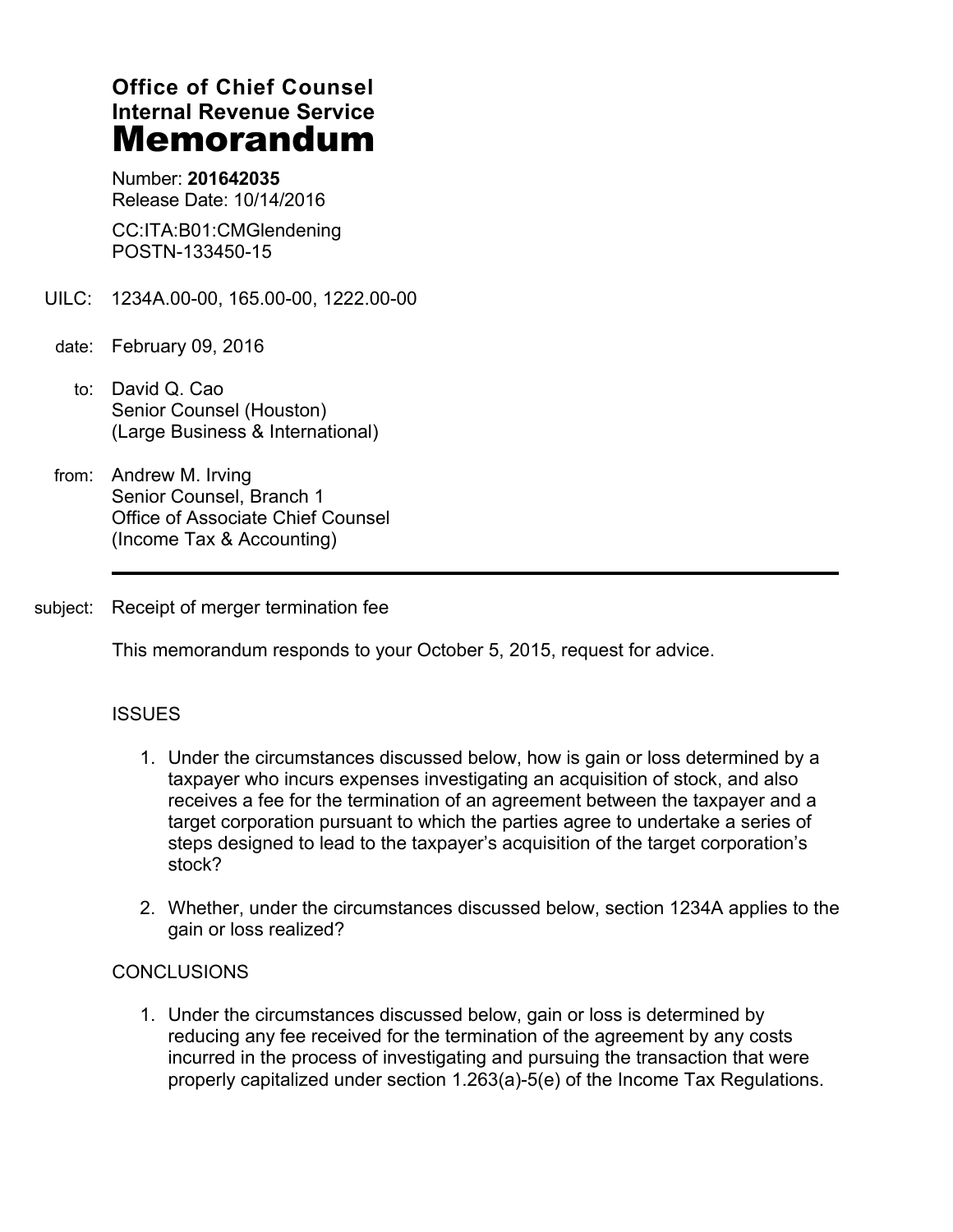2. Under the circumstances discussed below, section 1234A applies to the gain or loss realized by the taxpayer.

# FACTS

### *Situation 1*

A domestic corporation ("Acquirer") enters into an agreement ("Contract") with another corporation ("Target") pursuant to which the parties agree to undertake a series of steps that are designed to lead to Acquirer's acquisition of Target's stock. At the time that the Contract is entered into, Target's stock is publicly traded on an established exchange.

The Contract is a bilateral agreement that requires both Acquirer and Target to pursue a plan of merger by making best efforts to effectuate Acquirer's proposed stock acquisition through a merger of a newly formed, wholly owned subsidiary of Acquirer with and into Target, including by recommending the deal to their respective shareholders and obtaining required governmental approvals.

Regarding Target's obligations under the Contract, the Contract requires Target to recommend to its shareholders that they approve the plan of merger, subject to the receipt of a superior offer. The Contract provides that Target may terminate the contract upon (i) entering into another agreement based on a superior offer, (ii) a rejection of Acquirer's offer by Target's shareholders, or (iii) a failure to obtain approval of Target's shareholders by a certain date. The Contract provides that in the event the Contract is terminated due to one of the foregoing, Target must pay a termination fee of \$1,000,000 to Acquirer.

Target receives a superior offer from an unrelated company and enters into another agreement with the company making the superior offer. As a result, Target terminates the Contract and pays Acquirer the \$1,000,000 termination fee. At the time the Contract is terminated, Acquirer has incurred \$200,000 of costs in the process of investigating and pursuing the transaction that Acquirer properly capitalized as costs of facilitating the proposed transaction under section 1.263(a)-5(e) of the Income Tax Regulations.

# *Situation 2*

The facts are the same as in *Situation 1*, except that Acquirer incurs costs in the amount of \$1,100,000 that Acquirer properly capitalized as costs of facilitating the proposed transaction under section 1.263(a)-5(e) of the Income Tax Regulations.

APPLICABLE LAW AND ANALYSIS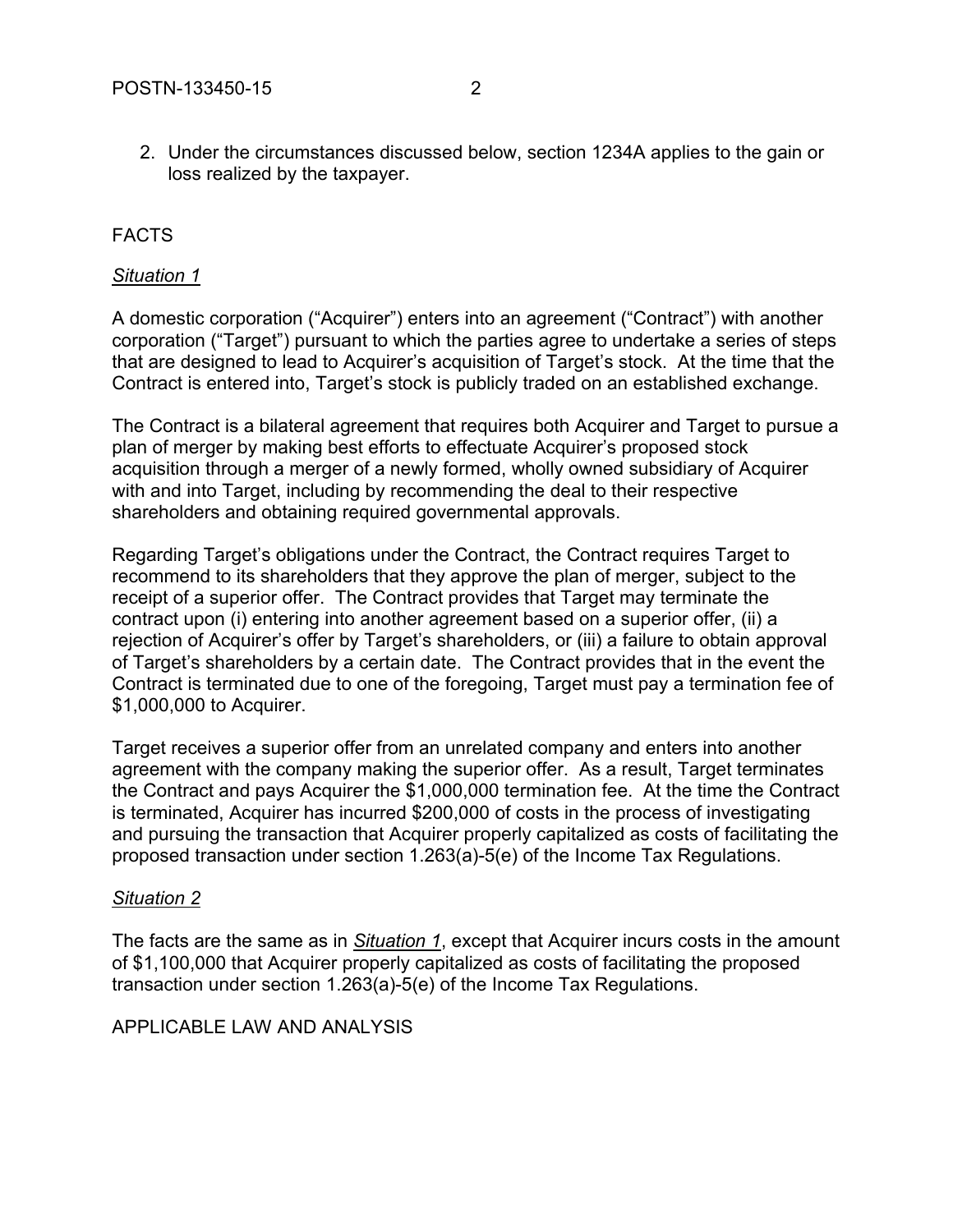Section 1222 provides that capital gain or loss is gain or loss from the sale or exchange of a capital asset.

Section 1221 defines a capital asset as property held by the taxpayer, with certain exceptions.

Section 1234A(1) of the Code provides that gain or loss attributable to the cancellation, lapse, expiration or other termination of a right or obligation with respect to property which is (or on acquisition would be) a capital asset in the hands of the taxpayer is treated as gain or loss from the sale of a capital asset.

The legislative history to section 1234A provides that the Committee believed that the law as it existed was deficient because it "taxes similar economic transactions differently," and "its lack of certainty makes the tax laws unnecessarily difficult to administer." S. Rept. No. 105-33, at 134, 1997-4 C.B. (Vol. 2) at 1214. The legislative history to section 1234A further provides that—

…[a] major effect of the Committee bill would be to remove the effective ability of a taxpayer to elect the character of gains and losses from certain transactions. Another significant effect of the Committee bill would be to reduce the uncertainty concerning the tax treatment of modifications of property rights.

S. Rept. No. 105-33, at 135, 1997-4 C.B. (Vol. 2) at 1215. The explanation of the provision provides further that—

…[t]he bill extends to all types of property the rule which treats gain or loss from the cancellation, lapse, expiration, or other termination of a right or obligation with respect to property which is (or on acquisition would be) a capital asset in the hands of the taxpayer [as capital gain or loss]….Thus, the committee bill will apply to (1) interests in real property and (2) non-actively traded personal property….An example of the second type of property interest that is affected by the committee bill is the forfeiture of a down payment under a contract to purchase stock. See *U.S. Freight Co. v. U.S.* 422 F.2d 887 (Ct. Cl. 1970), holding that forfeiture was an ordinary loss.

S. Rept. No. 105-33, at 135, 1997-4 C.B. (Vol. 2) at 1215.

Section 1.263(a)-5(e) of the regulations provides that amounts paid in the process of investigating or otherwise pursuing certain acquisitive transactions are capitalized as costs of facilitating the transaction.

Section 165(a) provides that there shall be allowed as a deduction any uncompensated loss sustained during the taxable year. Section 165(f) provides that capital losses are subject to the limitations in sections 1211 and 1212.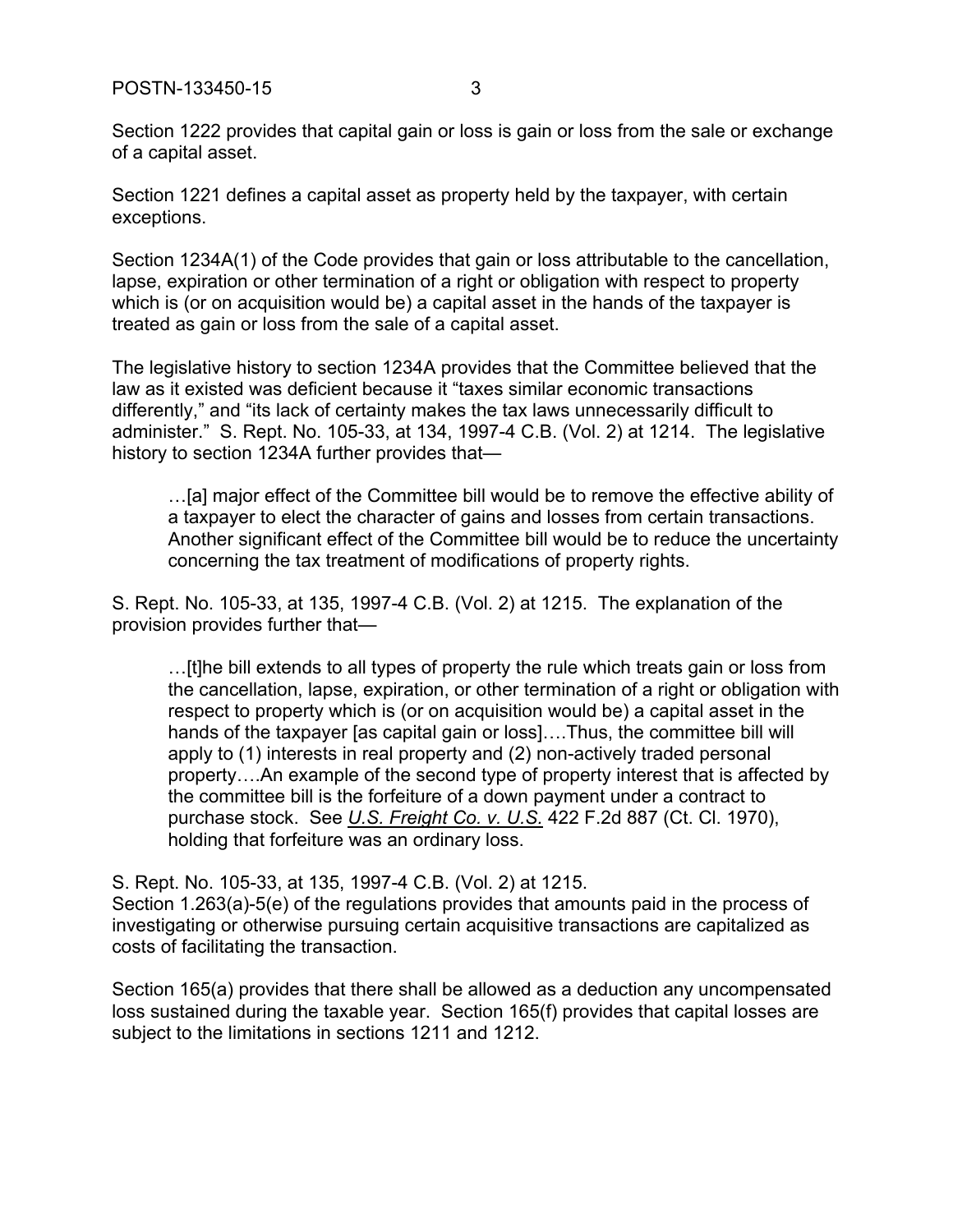$\overline{a}$ 

Section 1211 provides that in the case of a corporation, losses from sales or exchanges of capital assets are limited to gains from such sales or exchanges. Section 1212 provides for the carryover of excess capital losses.

In both *Situation 1 and Situation 2*, under section 1221 Target's stock would be a capital asset in Acquirer's hands upon acquisition. The Contract provides Acquirer with a bundle of rights vis-à-vis Target that relates to Acquirer's proposed acquisition of Target stock. Although the Contract is between Acquirer and Target rather than between Acquirer and Target's shareholders, a contract between the acquiring corporation and the target corporation is a customary part of the process by which the stock of a publicly held corporation is acquired. As discussed above, the Contract imposes obligations on both parties with respect to Target's stock. The Contract also provides Acquirer with rights with respect to Target's stock. The termination fee payable to Acquirer under the Contract is in the nature of liquidated damages rather than as compensation for services. Consistent with the purpose of section 1234A, any gain or loss realized by Acquirer on the termination of the Contract, which provides rights and obligations with respect to Target's stock, a capital asset, would be capital in nature.

Based on these particular facts we conclude:

In *Situation 1*, Acquirer's amount realized from the receipt of the termination fee (\$1,000,000) is reduced by Acquirer's capitalized facilitative costs (\$200,000). Because this gain was attributable to the termination of Acquirer's right with respect to Target's stock -- property that would have been a capital asset in Acquirer's hands -- the gain is treated as a gain from the sale of a capital asset under section 1234A. Accordingly, Acquirer has a capital gain of \$800,000 (the termination fee income of \$1,000,000 less Acquirer's capitalized facilitative costs of \$200,000).

In *Situation 2*, Acquirer's amount realized from the receipt of the termination fee (\$1,000,000) is reduced by Acquirer's capitalized facilitative costs (\$1,100,000), resulting in a loss of \$100,000. Because this loss was attributable to the termination of Acquirer's right with respect to Target's stock -- property that would have been a capital asset in Acquirer's hands -- the loss is treated as a loss from the sale of a capital asset under section 1234A. Accordingly, Acquirer has a capital loss of \$100,000 (the termination fee income of \$1,000,000 less Acquirer's capitalized facilitative costs of \$1,100,000) that Acquirer may deduct under section 165, subject to the limitations on capital losses in sections 1211 and 1212.

This advice applies only in the situations and under the facts and circumstances described herein.<sup>1</sup> The label "termination fee" is not determinative, and the

 $1$  We note that the conclusion in this memorandum is contrary to the conclusion reached on similar facts in PLR 200823012, which held without explanation that the receipt of a termination fee like that in *Situation 1* resulted in ordinary income.